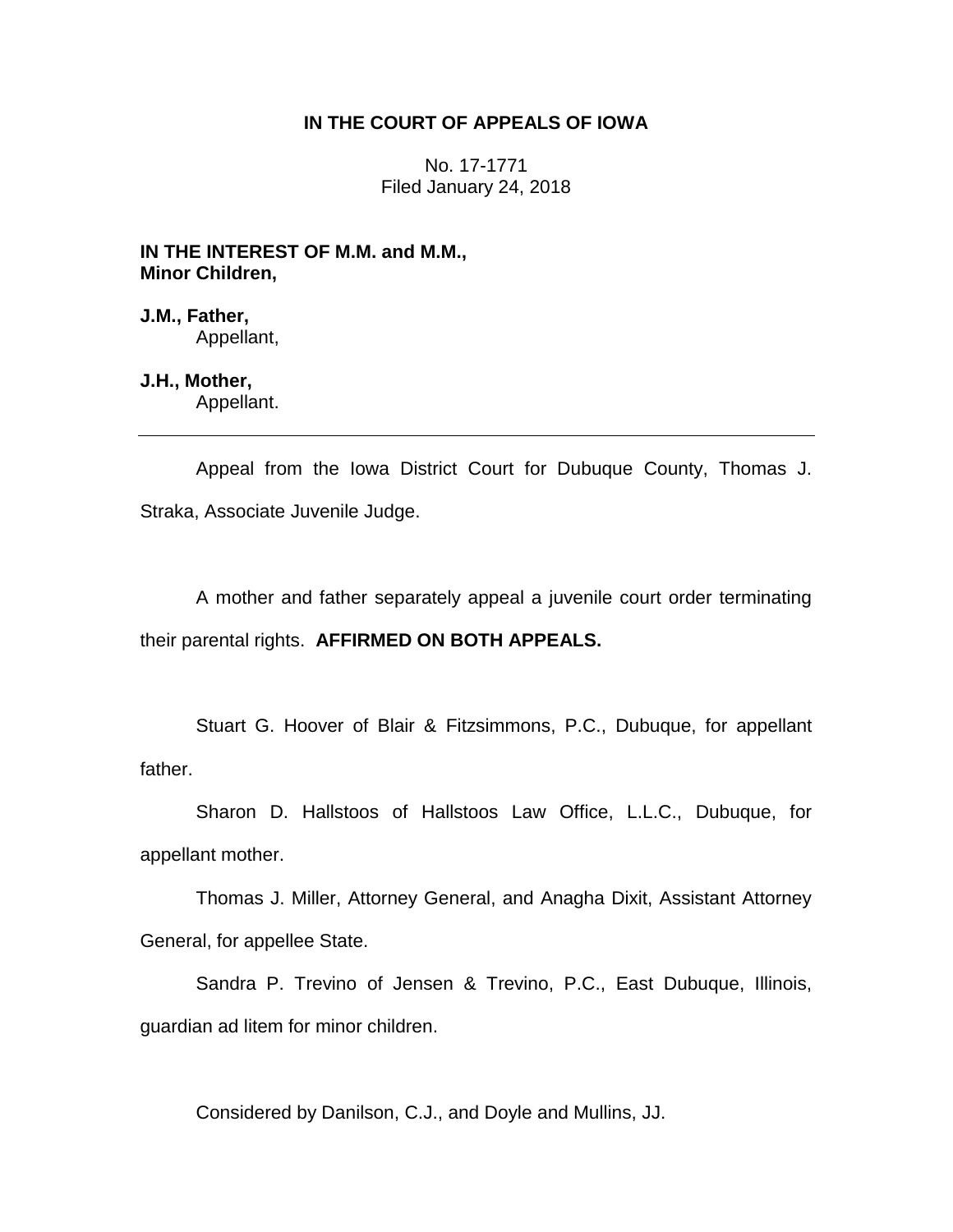## **MULLINS, Judge.**

 $\overline{a}$ 

A mother and father separately appeal a juvenile court order terminating their parental rights to their two children, born in May 2014 and June 2015. The father contends his bond with the children should have precluded termination.<sup>1</sup> The mother avers the juvenile court erred in (1) finding clear and convincing evidence established the statutory grounds for termination, (2) concluding termination was in the children's best interests, and (3) declining to grant her additional time to work towards reunification.

## **I. Background Facts and Proceedings**

The parents came to the attention of the Iowa Department of Human Services (DHS) in May 2014 when their daughter was born and tested positive for methamphetamine (meth) and amphetamines. In October, following ongoing issues concerning the mother's substance abuse, a removal order was obtained, and the daughter was adjudicated a child in need of assistance (CINA). In April 2015, the State petitioned for termination of both parents' parental rights with respect to their daughter. In June, the juvenile court found the State sufficiently established the grounds for termination of both parents' parental rights to the daughter, but the court ultimately granted the mother's request for an extension

 $1$  The father also states he "does not entirely agree with all of the conclusions of the" juvenile court regarding the statutory grounds for termination. Because he provides no supportive facts, argument, or analysis on this passive assignment of error, we consider any challenge to the statutory grounds for the termination of his parental rights waived. *See* Iowa R. App. P. 6.903(2)(g)(3); *see also In re C.B.*, 611 N.W.2d 489, 492 (Iowa 2000) ("A broad, all encompassing argument is insufficient to identify error in cases of de novo review."); *Hyler v. Garner*, 548 N.W.2d 864, 876 (Iowa 1996) ("[W]e will not speculate on the arguments [a party] might have made and then search for legal authority and comb the record for facts to support such arguments."); *Ingraham v. Dairyland Mut. Ins. Co.*, 215 N.W.2d 239, 240 (Iowa 1974) ("To reach the merits of this case would require us to assume a partisan role and undertake the appellant's research and advocacy. This role is one we refuse to assume.").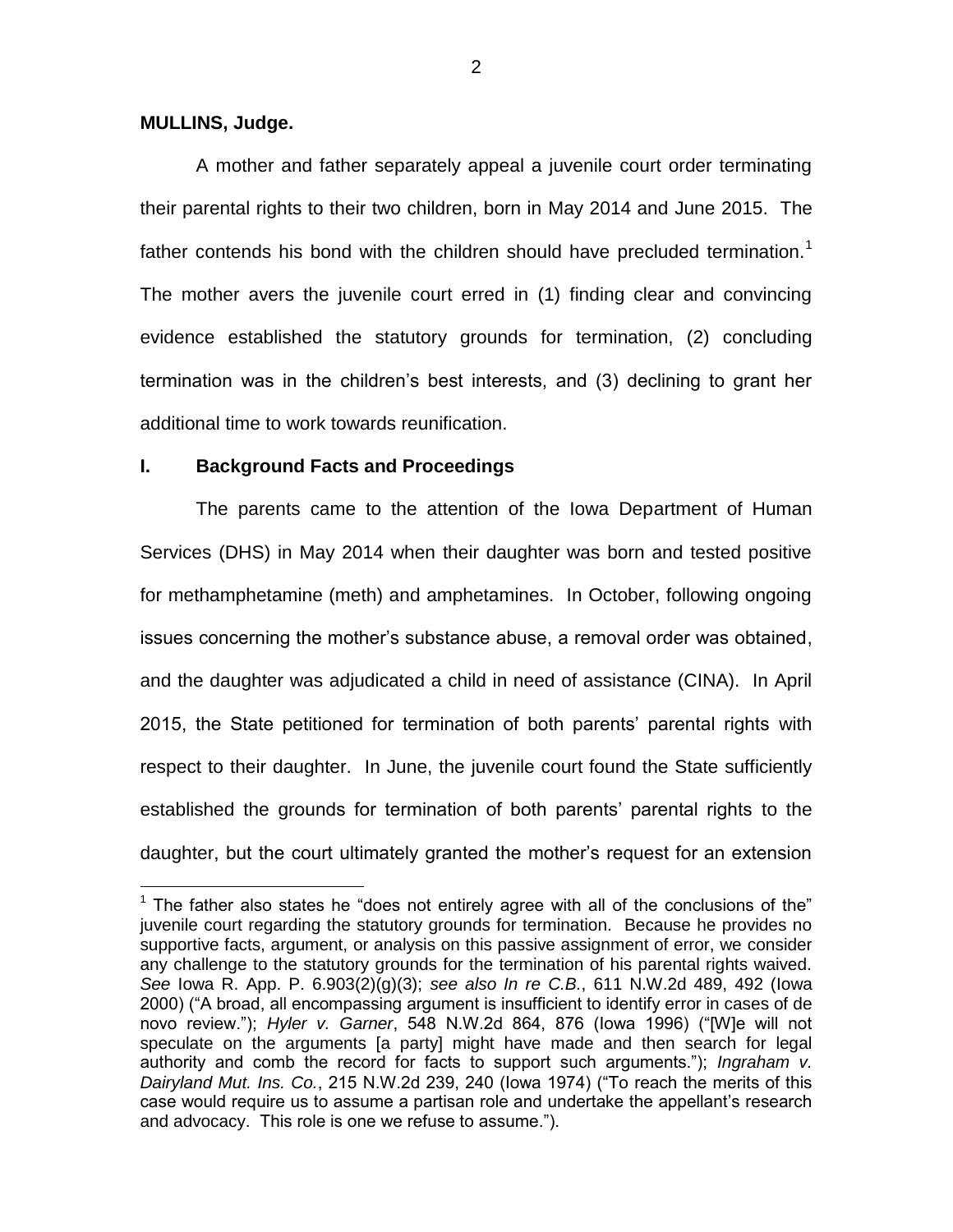of time to work towards reunification and continued the termination proceedings.<sup>2</sup> The daughter was eventually returned to the mother's custody, and the case was closed in March 2016.

In June 2016, only a few months after the first case was closed, DHS received allegations that the mother was using meth in the children's presence. Drug tests were performed on the children and parents; the children and father tested positive for meth, but the mother tested negative. The father advised DHS that the mother did something to her hair in order to manipulate the outcome of her test. Voluntary services were provided to the family, and a safety plan was put in place that required the father to move out of the family home and disallowed him from having unsupervised contact with the children. However, the father continued to reside in the home.

Further allegations of drug use on the mother's part surfaced in March 2017. Following those allegations, the mother and both children tested positive for meth. The State filed CINA petitions as to both children and applied for removal. On March 23, the juvenile court ordered the children be removed from the parents' care after which DHS placed the children in foster care. In May, the children were adjudicated CINA. Both parents relapsed in the same month. Throughout the CINA case, the mother frequently missed her scheduled drugtest appointments. Since her initial involvement with DHS, the mother frequently denied she used meth. She later admitted to using the substance on a number of occasions.

 $\overline{a}$ 

 $2$  The parents' son was born just a few days before the juvenile court granted the mother an extension. The mother admitted at the termination hearing in this matter that she used meth while she was pregnant with her son.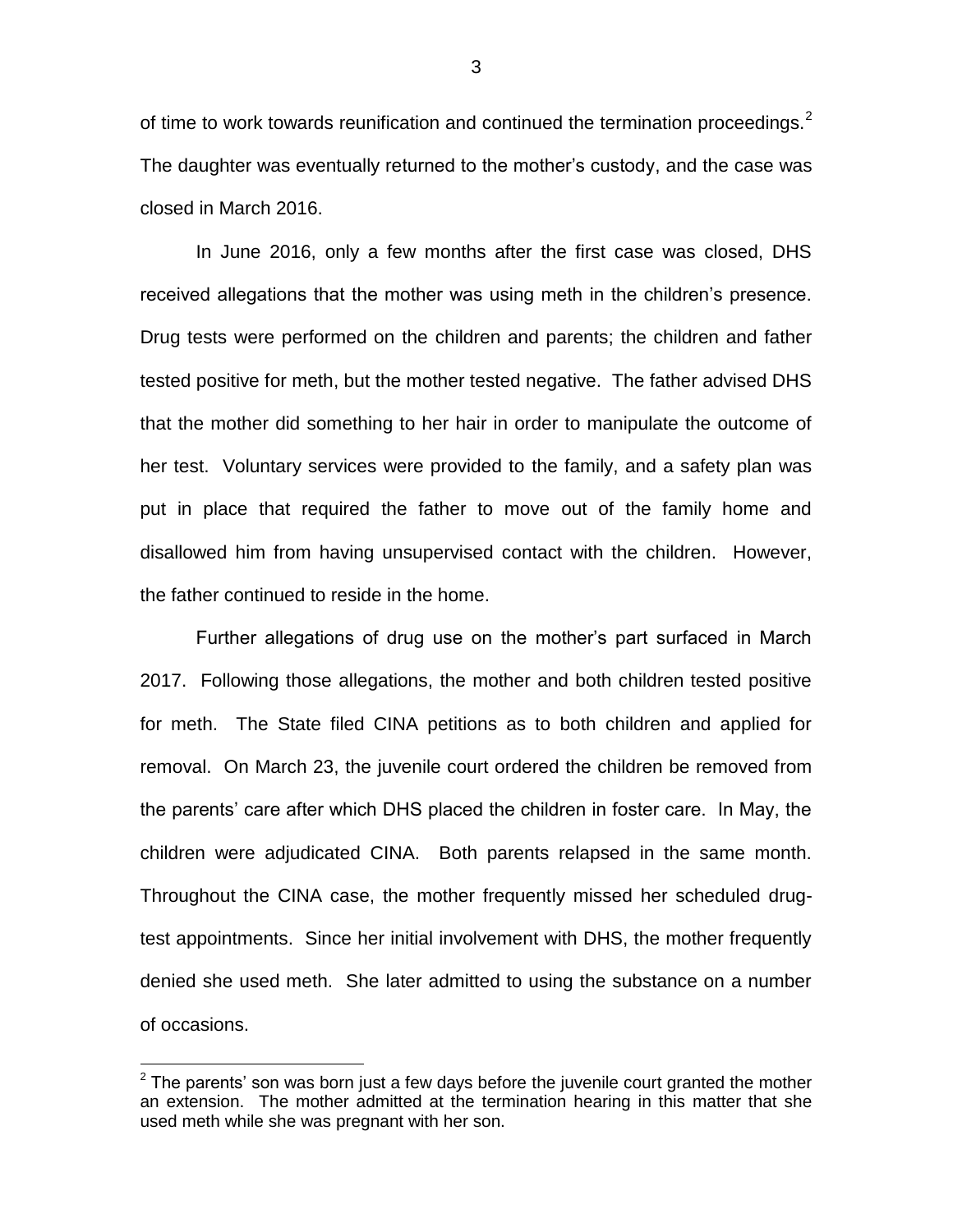In September, as a result of the parents' inability to maintain sobriety, lack of honesty with DHS, and inability to properly care for the children, the State petitioned for the termination of their parental rights. Just two days before the termination hearing in October, the mother was cited for possession of drug paraphernalia. The court ultimately terminated both parents' parental rights as to both children pursuant to Iowa Code section 232.116(1)(h) and (*l*) (2017). Both parents appeal.

#### **II. Standard of Review**

We review termination-of-parental-rights (TPR) proceedings de novo. *In re M.W.*, 876 N.W.2d 212, 219 (Iowa 2016). "We are not bound by the juvenile court's findings of fact, but we do give them weight, especially in assessing the credibility of witnesses." *Id.* (quoting *In re A.M.*, 843 N.W.2d 100, 110 (Iowa 2014)). Our primary consideration is the best interests of the children. *In re J.E.*, 723 N.W.2d 793, 798 (Iowa 2006).

#### **III. Analysis**

## A. Grounds for Termination

The mother contends the statutory grounds for termination were not proven by clear and convincing evidence. "On appeal, we may affirm the juvenile court's termination order on any ground that we find supported by clear and convincing evidence." *In re D.W.*, 791 N.W.2d 703, 707 (Iowa 2010). The juvenile court terminated the mother's parental rights pursuant to Iowa Code section 232.116(1)(h) and (*l*). As to the former provision, the mother only argues "the State failed to prove that the children could not be safely returned to [her] care" at the time of the termination hearing. *See* Iowa Code § 232.116(1)(h)(4);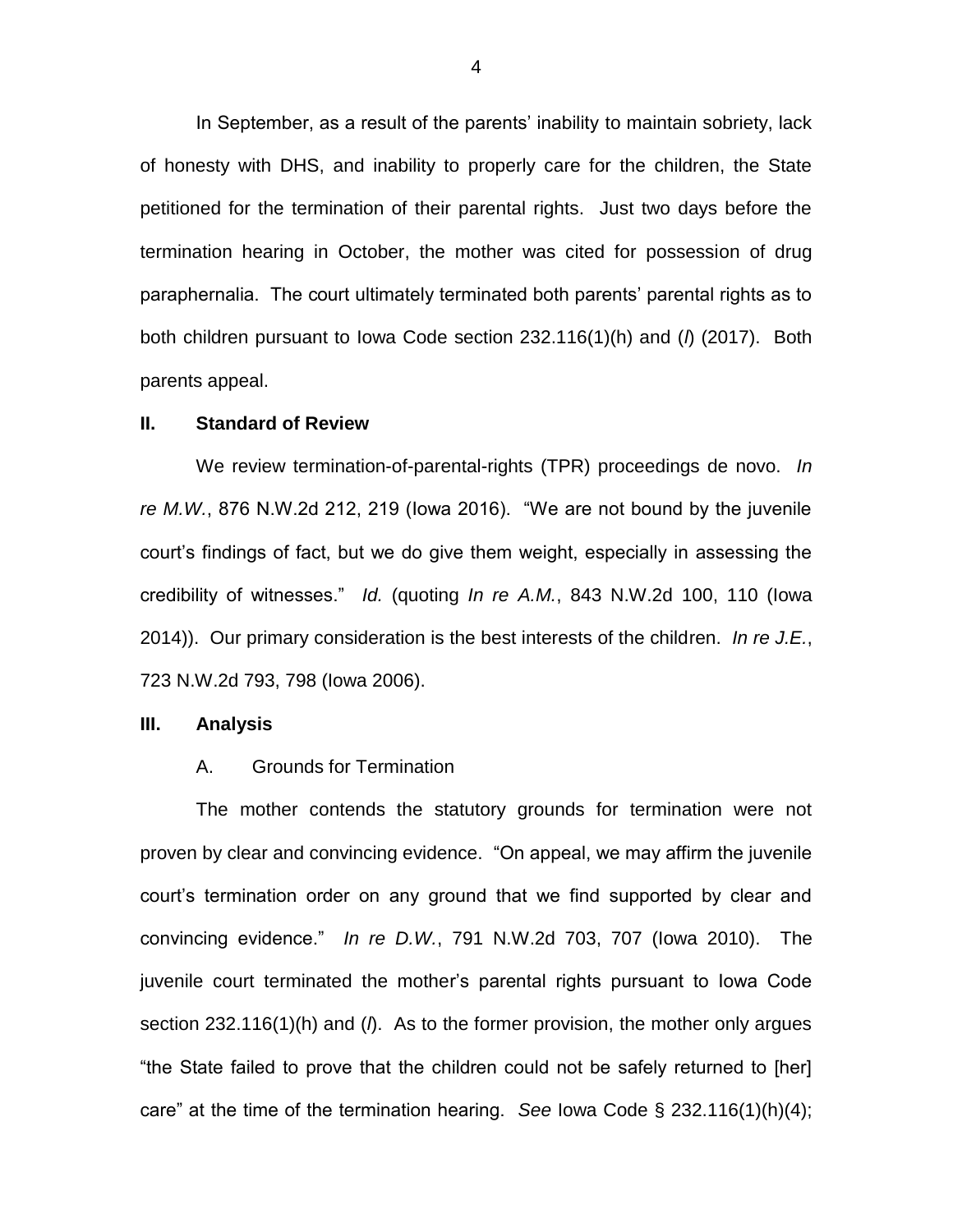*A.M.*, 843 N.W.2d at 111 (indicating the statutory language "at the present time" refers to the termination hearing).

The State presented evidence regarding the mother's substance-abuse history, which included multiple relapses. Of particular concern to this court is the mother's meth use that occurred around the time the juvenile court granted her an extension in the prior TPR case and the relapse occurring only a few months after the closure of the prior CINA and TPR cases. A pattern is evident the mother is able to control (or conceal) her drug use when her parental rights are in jeopardy, but as soon as she emerges from the legal trenches with her parental rights intact, she recommences her drug use. We are not convinced by the mother's self-serving testimony at the termination hearing that she has remained clean for several months and the children can therefore be returned to her care. Only time will tell if the mother will be able to overcome her drug habits and be a suitable parent. With this mother's relapse history in mind, she needs to do much more than stay clean for a few months while merely going through the motions in order for her children to be returned to her. *See In re A.B.*, 815 N.W.2d 764, 778 (Iowa 2012) (noting a parent's past conduct is instructive in determining the parent's future behavior); *In re C.K.*, 558 N.W.2d 170, 172 (Iowa 1997) (stating that when considering what the future holds if a child is returned to the parent, we must look to the parent's past behavior because it may be indicative of the quality of care the parent is capable of providing in the future); *see also M.W.*, 876 N.W.2d at 224 (indicating a parent must do more than simply go through the motions and check things off on her to do list).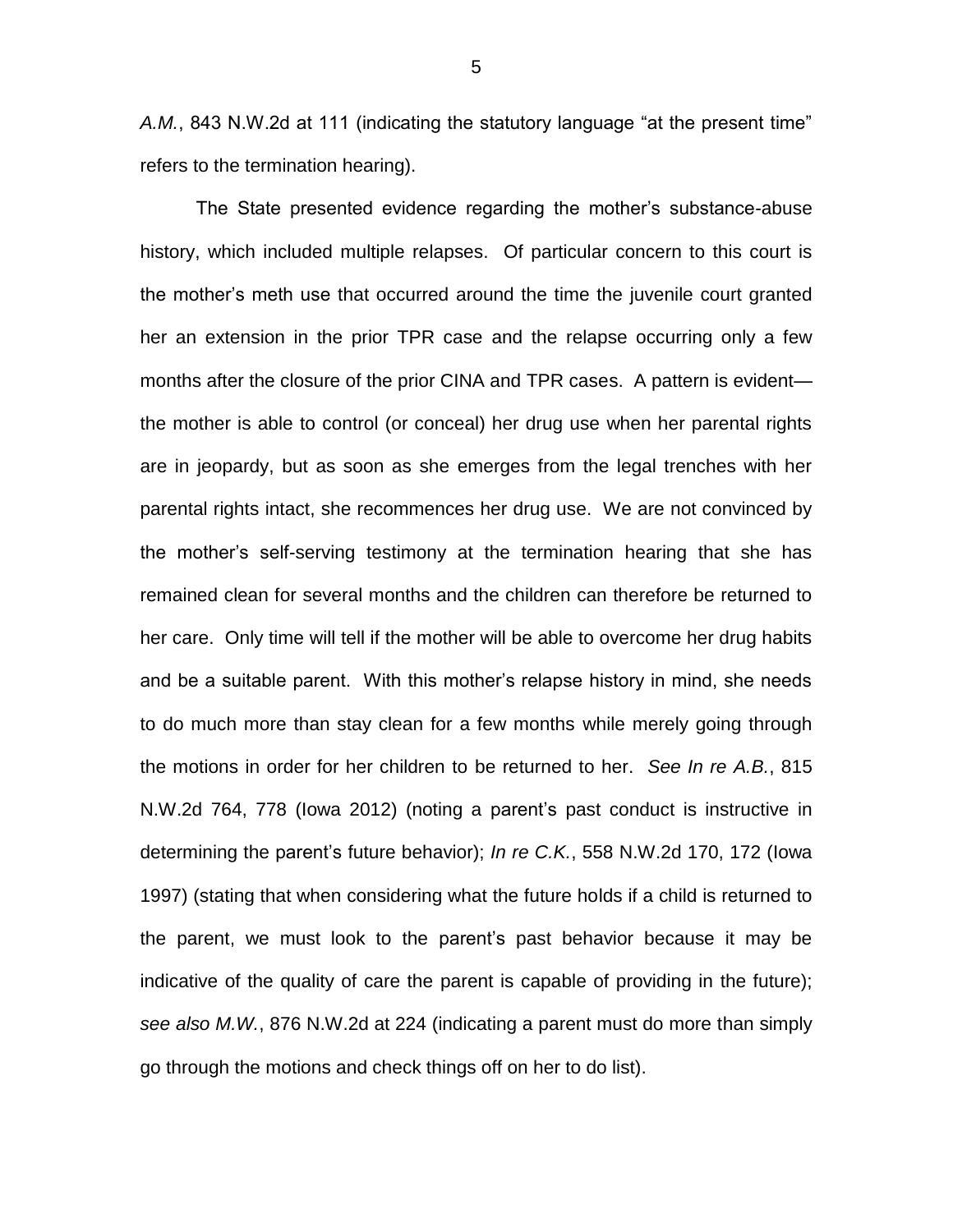Upon our de novo review, we find the evidence clear and convincing that at the time of the termination hearing the mother was in no position to have these children returned to her care. We therefore affirm the juvenile court's termination of the mother's parental rights under Iowa Code section 232.116(1)(h).

B. Best Interests and Statutory Exceptions to Termination

The mother contends termination was not in the children's best interests. In support of her argument, the mother points to her "special bond" with the children, the children's bond with extended family members, and the potential for emotional trauma to the children if those bonds are severed. The father similarly argues, pursuant to Iowa Code section 232.116(3)(c), his bond with the children should have served as an exception to termination.

"In considering whether to terminate the rights of a parent . . . [we] give primary consideration to the child's safety, to the best placement for furthering the long-term nurturing and growth of the child, and to the physical, mental, and emotional condition and needs of the child." Iowa Code § 232.116(2). Regarding exceptions to termination, "[t]he court need not terminate the relationship between the parent and child if . . . the termination would be detrimental to the child at the time due to the closeness of the parent-child relationship." *Id.* § 232.116(3)(c). The application of the statutory exceptions to termination is "permissive not mandatory." *M.W.*, 876 N.W.2d at 225 (quoting *A.M.*, 843 N.W.2d at 113).

It is undisputed that both parents share a strong bond with the children and that the severance of those bonds will be difficult for the children. Problematic, however, is the parents' chosen course of conduct since DHS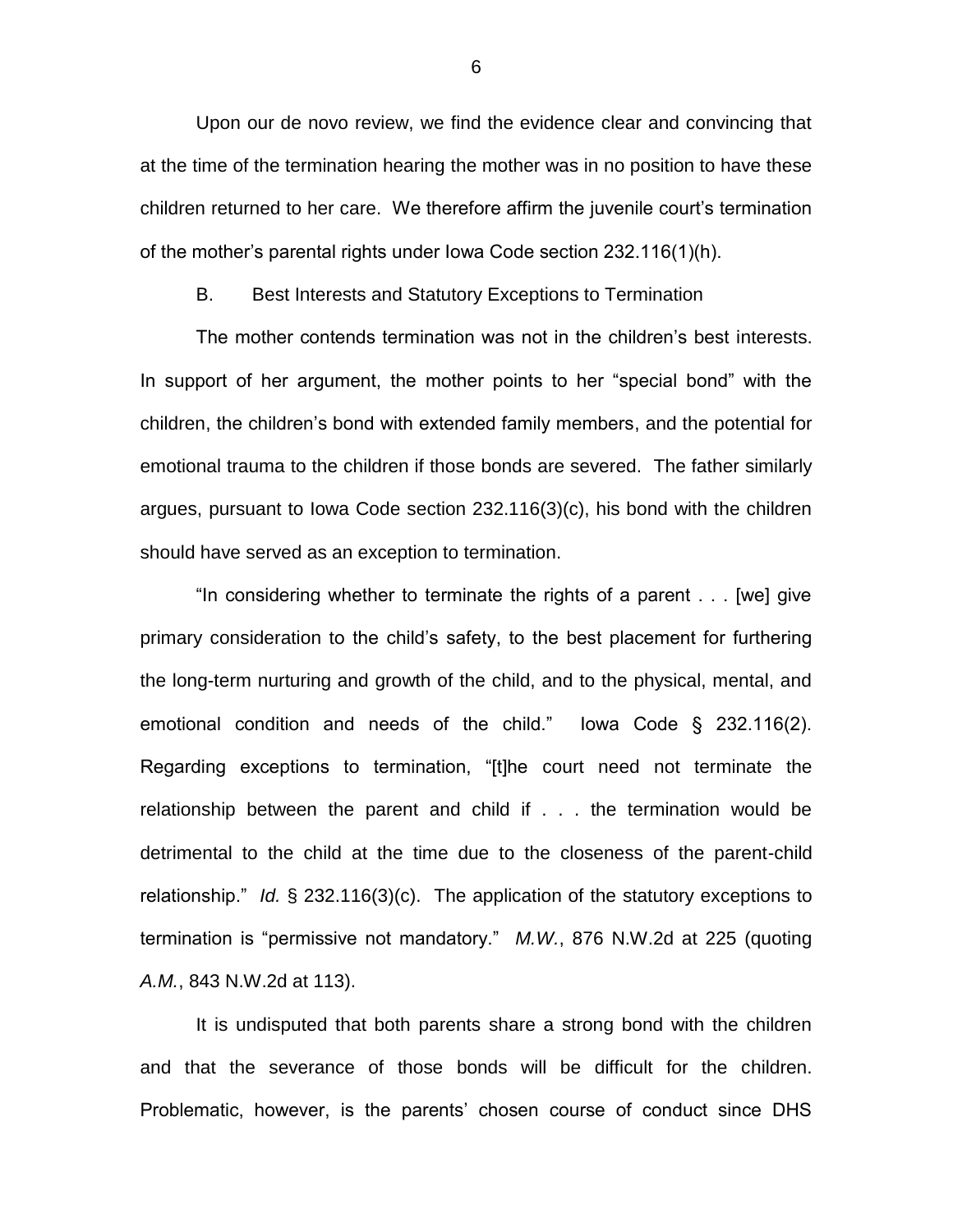initially became involved in these children's lives. These parents have been given opportunity after opportunity to put their children first and obtain and maintain sobriety. The parents have exhibited varying and inconsistent degrees of progress throughout the first and second sets of CINA and TPR proceedings, but every instance of progress has consistently been followed by relapse. "It is well-settled law that we cannot deprive a child of permanency after the State has proved a ground for termination under section 232.116(1) by hoping someday a parent will learn to be a parent and be able to provide a stable home for the child." *A.B.*, 815 N.W.2d at 777 (quoting *In re P.L.*, 778 N.W.2d 33, 41 (Iowa 2010)). "[A]t some point, the rights and needs of the children rise above the rights and needs of the parent." *In re C.S.*, 776 N.W.2d 297, 300 (Iowa Ct. App. 2009).

These children need stability and permanency. Their best interests are not served by giving these parents yet another chance at permanent sobriety, as it would require the children to remain in a CINA limbo, which both children have already been in for most of their lives. "We hold no crystal ball, and to some extent, the [best-interests] determination must be made upon past conduct." *In re M.M.*, No. 16-1685, 2016 WL 7395788, at \*4 (Iowa Ct. App. Dec. 21, 2016). Based on the parents' past conduct and inability to consistently put their children before their substance-abuse habits, we conclude termination of the parents' parental rights is in the children's best interests. We also note the record reveals the children are assimilating well into their new foster-to-adopt home. Contrary to what the parents have been able to provide for the children, adoption will give these children a chance at stability and permanency, which is in their best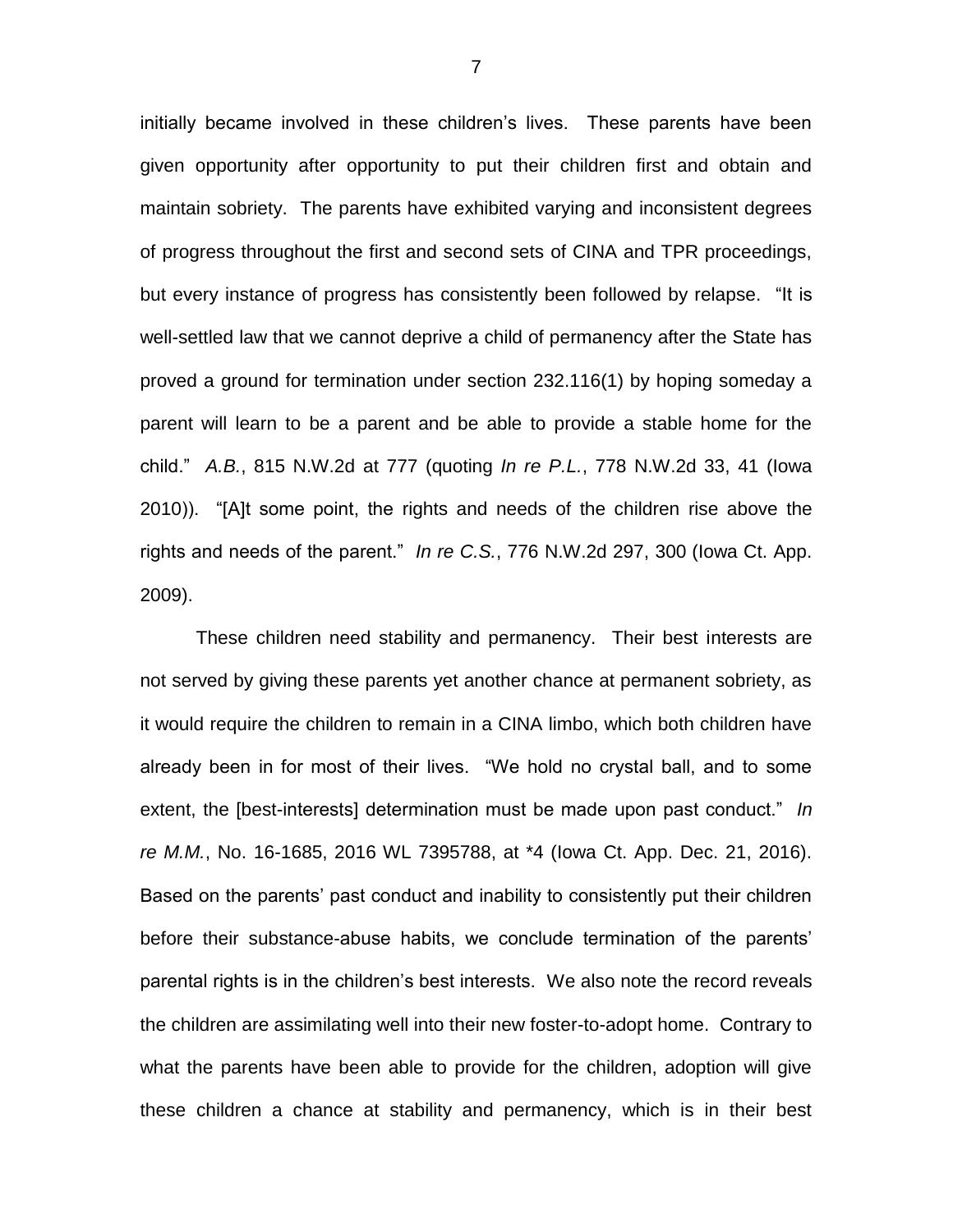interests. *Cf. M.W.*, 876 N.W.2d at 224–25 (concluding termination was in best interests of children where children were well-adjusted to home with their caregivers, the caregivers were "able to provide for their physical, emotional, and financial needs," and the caregivers were prepared to adopt the children).

We agree with the juvenile court that termination is in the children's best interests and the application of statutory exceptions to termination should not be applied in this case.

C. Extension

Finally, the mother contends the juvenile court erred in declining to grant her additional time to work towards reunification. She believes if she was provided additional time, it is likely the children could have been returned to her care within two to three months from the time of the termination hearing.

If, following a termination hearing, the court does not terminate parental rights but finds there is clear and convincing evidence that the child is a CINA, the court may enter an order in accordance with section 232.104(2)(b). Iowa Code § 232.117(5). Section 232.104(2)(b) affords the juvenile court the option to continue placement of a child for an additional six months if the court finds "the need for removal . . . will no longer exist at the end of the additional six-month period." The juvenile court was unable to make such a finding. The court stated:

The parents' past behavior indicates that a[n] extension of time will not resolve the adjudicatory harms to the extent the children could be returned to their care. The parents have already had three years of services to address the same exact issues. A prior case went to a termination and, at that time, an extension was granted and the case was closed. However, just two-and-a-half months later the same issues again appeared. Mother has done absolutely nothing in the present case to convince the Court the children could be returned to her care with another extension.